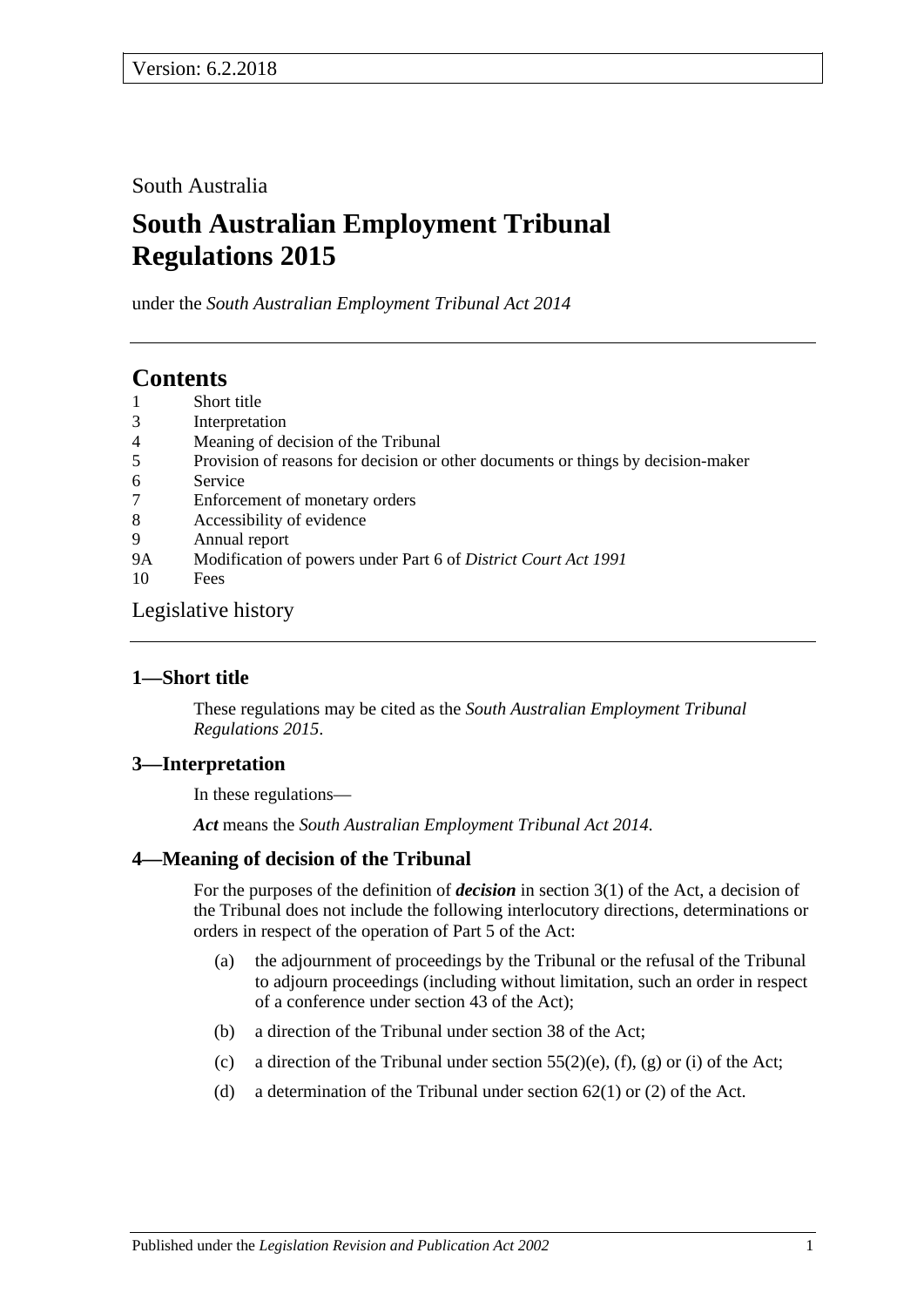### <span id="page-1-0"></span>**5—Provision of reasons for decision or other documents or things by decision-maker**

For the purposes of section 28(2) of the Act, the time prescribed for the provision of a written statement of reasons or other relevant document or thing referred to in that section is 21 days from the time the decision-maker receives notice that an application has been made to the Tribunal for a review of the decision-maker's decision.

### <span id="page-1-1"></span>**6—Service**

- (1) For the purposes of section 84(3) of the Act, the Tribunal may order that a process, notice or other document required or authorised to be given to or served on a person relating to any proceedings before the Tribunal may—
	- (a) be given to the person personally; or
	- (b) be left for the person at the person's place of residence or business with someone apparently over the age of 16 years; or
	- (c) be transmitted by fax or email to a fax number or email address provided by the person (in which case the notice or other document will be taken to have been given or served at the time of transmission); or
	- (d) if the person is a company or registered body within the meaning of the *Corporations Act 2001* of the Commonwealth, be served in accordance with that Act.
- (2) If a person refuses to accept personal service of a notice or other document required or authorised to be served on the person under the Act, or a relevant Act for the purpose of proceedings before the Tribunal, the notice or document will be taken to have been served personally on the person if the person serving the notice or document—
	- (a) puts it down in the person's presence; and
	- (b) tells the person what the notice or document is.
- (3) It is not necessary to show the original of the notice or document to the person being served.

#### <span id="page-1-4"></span><span id="page-1-2"></span>**7—Enforcement of monetary orders**

- (1) A party to proceedings is recognised for the purposes of section 86(1) of the Act.
- (2) Unless [subregulation](#page-1-4) (1) would otherwise apply, in the case of a monetary order that is an order as to the payment of costs made by the Tribunal—the person in favour of whom the order is made is recognised for the purposes of section 86(1) of the Act.

#### <span id="page-1-3"></span>**8—Accessibility of evidence**

- (1) For the purposes of section  $87(2)(d)$  of the Act, the following classes of material are prescribed:
	- (a) recordings of Tribunal proceedings in the form of an audio, video or other recording from which a visual image or sound can be produced;
	- (b) material concerning the personal affairs of a person, the general disclosure of which would be unreasonable;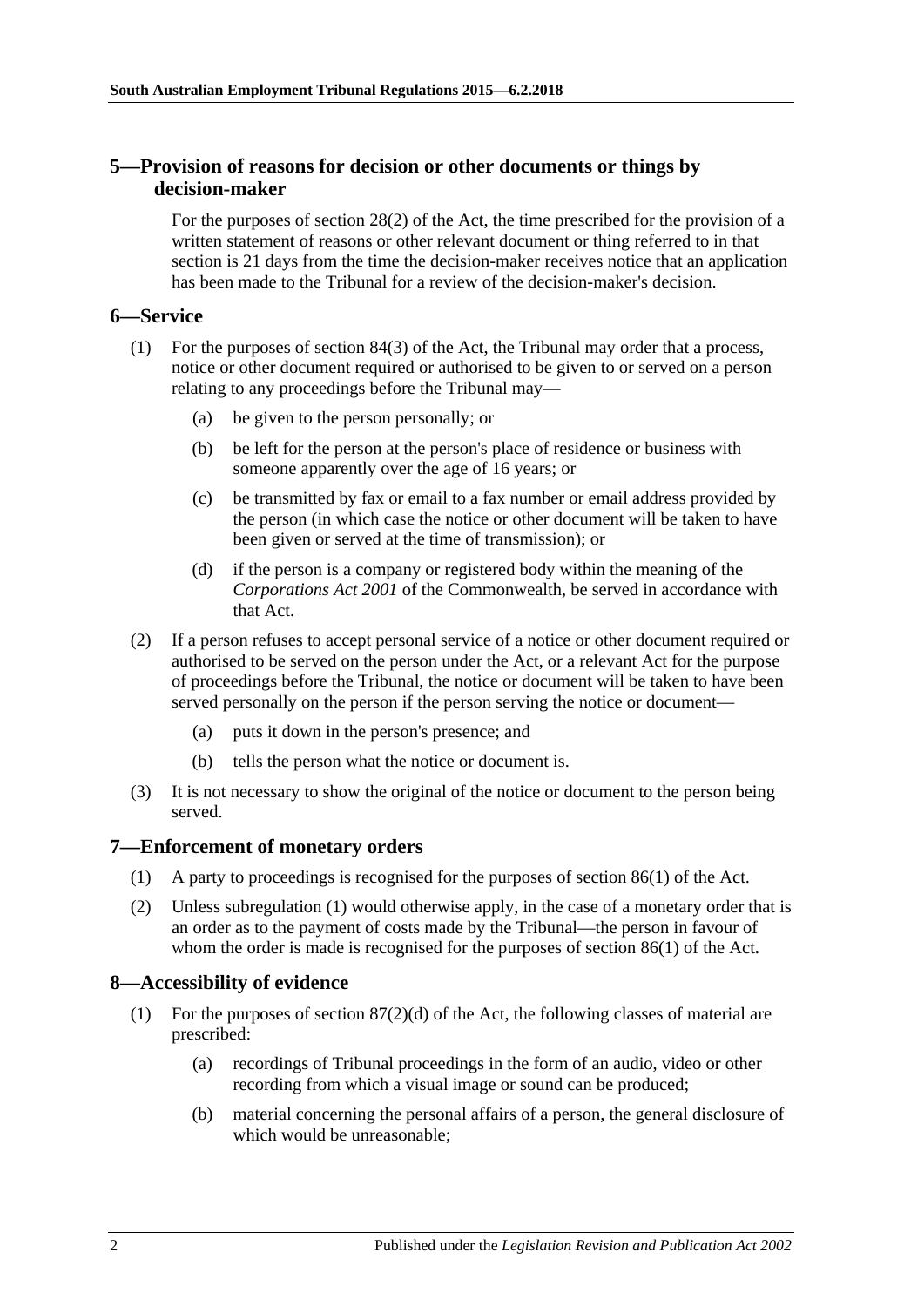- (c) material that contains allegations or suggestions of criminal or other improper conduct on the part of a person, the truth of which has not been established by judicial process and the general disclosure of which would be unreasonable;
- (d) material that contains matter consisting of information—
	- (i) concerning a person under the age of 18 years, or concerning such a person's family or circumstances, or information of any kind furnished by a person who was under that age when the information was furnished; and
	- (ii) the general disclosure of which would be unreasonable having regard to the need to protect that person's welfare;
- (e) material that contains matter consisting of information—
	- (i) concerning a person suffering from a mental illness, impairment or infirmity or concerning such a person's family or circumstances, or any information of any kind furnished by a person suffering from mental illness, impairment or infirmity when the information was furnished; and
	- (ii) the general disclosure of which would be unreasonable having regard to the need to protect that person's welfare.
- (2) In this regulation—

*personal affairs* of a person includes the person's—

- (a) financial affairs;
- (b) criminal records;
- (c) marital or other personal relationships;
- (d) employment records;
- (e) personal qualities, attributes or health status.

#### <span id="page-2-0"></span>**9—Annual report**

For the purposes of section 89(3) of the Act, a report must include the following particulars in respect of the financial year to which the report relates:

- (a) information relating to each category of reviewable decision considered by the Tribunal under the *[Return to Work Act](http://www.legislation.sa.gov.au/index.aspx?action=legref&type=act&legtitle=Return%20to%20Work%20Act%202014) 2014* (according to the section of the *[Return to Work Act](http://www.legislation.sa.gov.au/index.aspx?action=legref&type=act&legtitle=Return%20to%20Work%20Act%202014) 2014* under which the original decision was made) as follows:
	- (i) the number of applications considered by the Tribunal for each category of decision;
	- (ii) the proportion of the total number of disputes considered by the Tribunal under Part 6 of the *[Return to Work Act](http://www.legislation.sa.gov.au/index.aspx?action=legref&type=act&legtitle=Return%20to%20Work%20Act%202014) 2014* that each category of decision represents;
	- (iia) the number of matters subject to a pre-hearing conference under section 45 of the Act for each category of decision;
	- (iib) the number of matters proceeding to a full hearing before the Tribunal for each category of decision;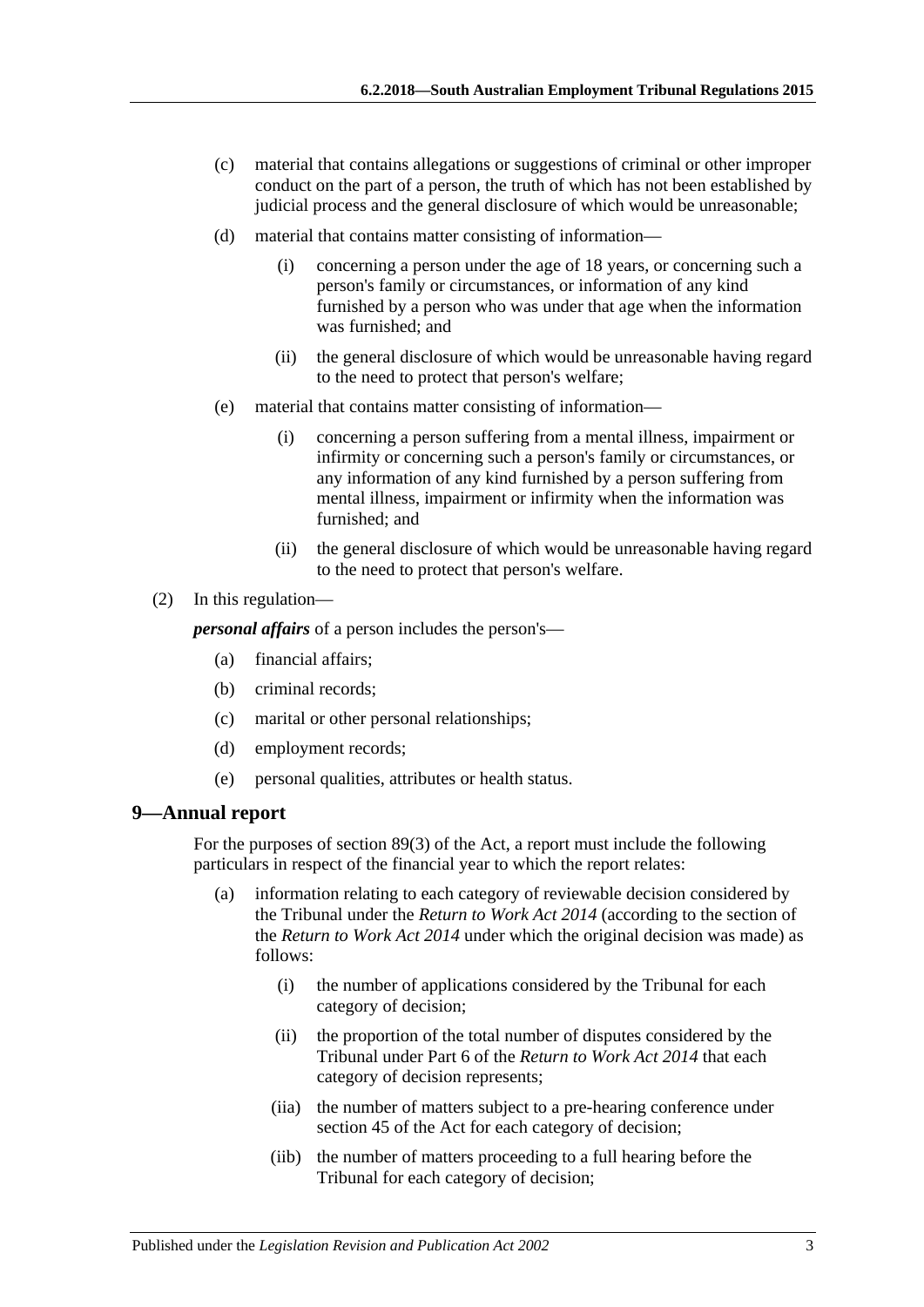- (iii) a summary of the range of periods of time taken for each category of decision between the receipt of applications by the Tribunal and the resolution of matters (in relation to matters resolved in the relevant financial year);
- (ab) the number of actions for damages commenced before the South Australian Employment Court under Part 5 of the *[Return to Work Act](http://www.legislation.sa.gov.au/index.aspx?action=legref&type=act&legtitle=Return%20to%20Work%20Act%202014) 2014*;
- (ac) the number of proceedings concluded under Part 5 of the *[Return to Work](http://www.legislation.sa.gov.au/index.aspx?action=legref&type=act&legtitle=Return%20to%20Work%20Act%202014)  Act [2014](http://www.legislation.sa.gov.au/index.aspx?action=legref&type=act&legtitle=Return%20to%20Work%20Act%202014)*;
- (b) the number of applications made to the Tribunal for an expedited determination of a matter under section 113 of the *[Return to Work Act](http://www.legislation.sa.gov.au/index.aspx?action=legref&type=act&legtitle=Return%20to%20Work%20Act%202014) 2014*;
- (c) the number of extension of time applications granted by the Tribunal under section 100 of the *[Return to Work Act](http://www.legislation.sa.gov.au/index.aspx?action=legref&type=act&legtitle=Return%20to%20Work%20Act%202014) 2014*;
- (d) the number of referrals made to independent medical advisers by the Tribunal under section 121 of the *[Return to Work Act](http://www.legislation.sa.gov.au/index.aspx?action=legref&type=act&legtitle=Return%20to%20Work%20Act%202014) 2014*;
- (da) information relating to each category of proceedings considered by the Tribunal in respect of jurisdiction conferred on it by another Act (according to the section of the Act under which the application for the proceedings was made).
- (e) the number of reviews and appeals instituted under Part 5 of the Act.

#### <span id="page-3-0"></span>**9A—Modification of powers under Part 6 of** *District Court Act 1991*

Pursuant to section 26B of the Act, the South Australian Employment Court may not exercise a power under Part 6 of the *[District Court Act](http://www.legislation.sa.gov.au/index.aspx?action=legref&type=act&legtitle=District%20Court%20Act%201991) 1991* to award costs in proceedings relating to the exercise of its civil jurisdiction under section 112 of the *[Work Health and Safety Act](http://www.legislation.sa.gov.au/index.aspx?action=legref&type=act&legtitle=Work%20Health%20and%20Safety%20Act%202012) 2012*.

#### <span id="page-3-1"></span>**10—Fees**

- <span id="page-3-2"></span>(1) The following fees are payable to the South Australian Employment Court:
	- (a) in relation to the exercise of any designated civil jurisdiction—
		- (i) if a fee would be payable in relation to proceedings in the civil jurisdiction of the Magistrates Court for any step, item or matter if it occurred or arose in the Magistrates Court rather than the South Australian Employment Court, the same fee will be payable to the South Australian Employment Court in the exercise of the designated civil jurisdiction; or
		- (ii) if a fee would be payable in relation to proceedings in the civil jurisdiction of the District Court for any step, item or matter if it occurred or arose in the District Court rather than the South Australian Employment Court, the same fee will be payable to the South Australian Employment Court in the exercise of the designated civil jurisdiction;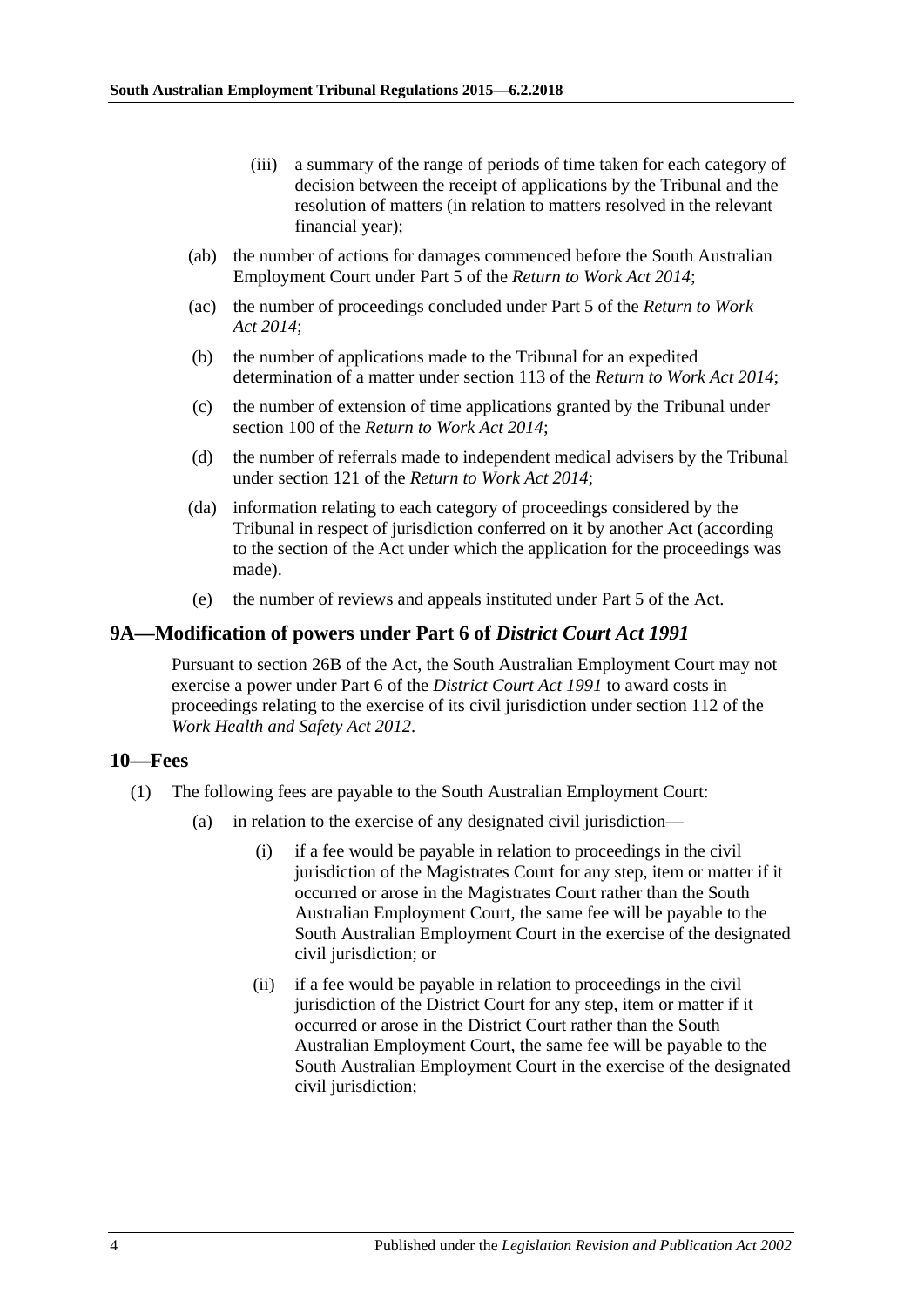- (b) in relation to the exercise of any designated criminal jurisdiction—if a fee would be payable in relation to proceedings in the Criminal Jurisdiction of the Magistrates Court for any step, item or matter if it occurred or arose in the Magistrates Court rather than in the South Australian Employment Court, the same fee will be payable to the South Australian Employment Court in the exercise of the designated criminal jurisdiction.
- (1a) Despite [subregulation](#page-3-2) (1)(a), no fee is payable by the following parties to proceedings in any designated civil jurisdiction in the following circumstances:
	- (a) the party is a small business employer for the purposes of section 23 of the *Fair Work Act 2009* of the Commonwealth;
	- (b) the party—
		- (i) is or was an employee whose earnings in the employment to which the proceedings relate do not exceed the amount set by section 5(15)(c) of the *[Return to Work Act](http://www.legislation.sa.gov.au/index.aspx?action=legref&type=act&legtitle=Return%20to%20Work%20Act%202014) 2014*; or
		- (ii) is a person entitled to make a claim in respect of an employee whose earnings in the employment to which the proceedings relate do not exceed the amount set by section 5(15)(c) of the *[Return to Work](http://www.legislation.sa.gov.au/index.aspx?action=legref&type=act&legtitle=Return%20to%20Work%20Act%202014)  Act [2014](http://www.legislation.sa.gov.au/index.aspx?action=legref&type=act&legtitle=Return%20to%20Work%20Act%202014)*.
- (1b) The Registrar may, on the grounds of financial hardship, or if the Registrar considers it is fair and appropriate to do so in the circumstances of a particular case—
	- (a) waive, remit or refund a fee (or part of a fee) payable by a person; or
	- (b) postpone payment of a fee (or part of a fee) by a person until such time, and upon such conditions (if any), as the Registrar thinks fit.
- (2) In this regulation—

*designated civil jurisdiction* means the jurisdiction of the South Australian Employment Court under any of the following:

- (a) the *[Dust Diseases Act 2005](http://www.legislation.sa.gov.au/index.aspx?action=legref&type=act&legtitle=Dust%20Diseases%20Act%202005)*;
- (b) section 10 of the *[Fair Work Act 1994](http://www.legislation.sa.gov.au/index.aspx?action=legref&type=act&legtitle=Fair%20Work%20Act%201994)*;
- (c) Part 5 of the *[Return to Work Act 2014](http://www.legislation.sa.gov.au/index.aspx?action=legref&type=act&legtitle=Return%20to%20Work%20Act%202014)*;

*designated criminal jurisdiction* means the criminal jurisdiction of the South Australian Employment Court under the *[South Australian Employment Tribunal](http://www.legislation.sa.gov.au/index.aspx?action=legref&type=act&legtitle=South%20Australian%20Employment%20Tribunal%20Act%202014)  Act [2014](http://www.legislation.sa.gov.au/index.aspx?action=legref&type=act&legtitle=South%20Australian%20Employment%20Tribunal%20Act%202014)* or under any other Act.